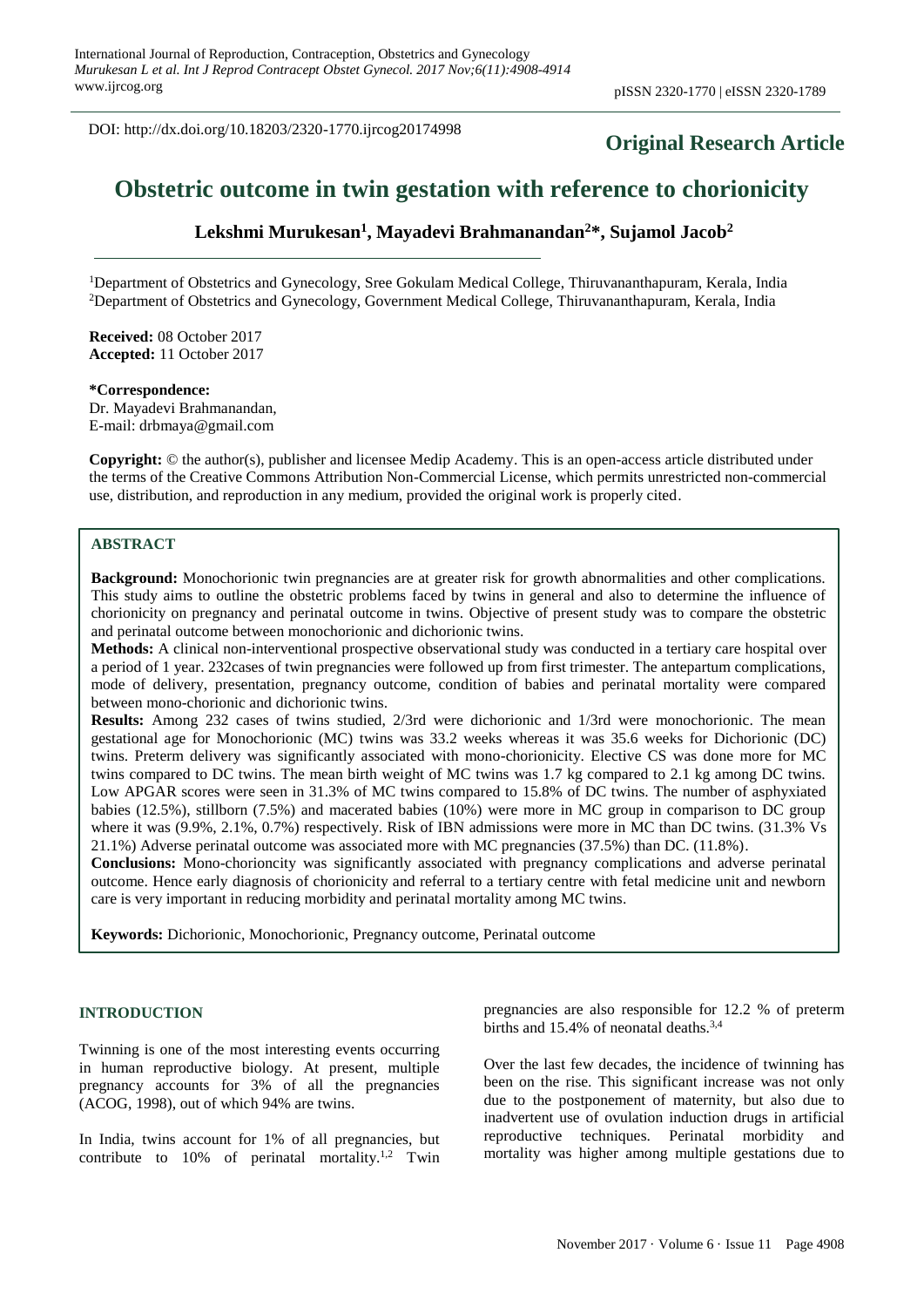increased incidence of ante-partum complications, preterm labour and utero-placental insufficiency.

Zygosity refers to the type of conception and chorionicity refers to placentation. Among twins, 30% are identical or monozygotic and 70% are fraternal or dizygotic. In comparison to dichorionic twins, 15-20% of monochorionic twins have increased risk of complications due to imbalance in placental sharing between fetuses.

Studies have shown that monochorionicity is associated with higher perinatal mortality and with increased incidence of preterm births, low birth weight and prolonged stay in neonatal ICU.5-7

Objective of present study was to compare the obstetric and perinatal outcome between monochorionic and dichorionic twins.

### **METHODS**

This was a clinical, non-interventional descriptive study which was conducted at SATH, Medical College, Thiruvananthapuram, which is a tertiary care hospital, over a period of one year. A detailed history was taken, clinical examination and analysis of investigation including ultrasound were done. Consent was obtained from the patients included in the study. Institutional Ethics committee clearance was also obtained.

### *Inclusion criteria*

There was a total of 15310 deliveries during the study period, of which there were 252 cases of twin pregnancies. 232 cases of twin pregnancies who had a first trimester detection of chorionicity by ultrasound, who subsequently delivered in the same hospital, were enrolled into the study.

### *Exclusion criteria*

Those twins which suffered miscarriage in the first trimester itself, and / or whose chorionicity was not commented by the ultrasound scan was excluded from the study.

These patients were followed from antenatal period upon their registration in OP, and after admission, through their delivery and until discharge from hospital. The antepartum complications, mode of onset of labour, mode of delivery, condition of the newborns and perinatal outcome was studied with special reference to chorionicity.

Chorionicity was diagnosed on the basis of first or second trimester ultrasound and confirmed by examination of placenta postnatally. Chorionicity was classified as dichorionic diamniotic (DCDA), monochorionic diamniotic(MCDA) and monochorionic monoamniotic (MCMA).

Preterm delivery was defined as delivery before 37 completed weeks of gestation. Perinatal mortality was defined as death of an infant >500gms within 1 week after delivery, including stillbirth.

Stillbirth was defined as intrauterine demise of a fetus  $>500$ g and  $>or = 20$  completed weeks of gestation. Early neonatal death was defined as death of an infant during the first 7 days of life and late neonatal death as death between 8 and 28 days after birth.

### *Statistical analysis*

Statistical methods used to analyze the results were chisquare tests and students tests. P  $< 0.05$  was taken as significant. Data entry was done using Microsoft excel and analysis done using SPSS.

### **RESULTS**

There was a total of 232 cases of twin deliveries during the 1 year study period. There were 152 cases of DCDA twins (65.5%) and 80 monochorionic twins (34.5%) of which 74 were monochorionic diamniotic and 6 were monochorionic monoamniotic twins. 2/3rd were dichorionic twins whereas 1/3rd were monochorionic twins.

### **Table 1: Pregnancy outcome with respect to chorionicity.**

| <b>Parameter</b>               | <b>P</b> value  |        |
|--------------------------------|-----------------|--------|
| Twin complications             | < 0.01          | 43.4   |
| Obstetric complications        | >0.05           | 32.39  |
| Medical disorders              | >0.05           | 12.297 |
| Presentation                   | Not significant |        |
| Prematurity                    | < 0.01          |        |
| Mode of onset of labour        | >0.05           | 1.48   |
| Mode of delivery               | Comparable      |        |
| Post-partum complications      | Comparable      |        |
| Time interval between delivery | Comparable      |        |
| Nursery admission              | < 0.01          | 4.157  |
| <b>APGAR</b>                   | < 0.01          | 20.978 |
| Discordance at birth           | < 0.01          | 15.689 |
| Perinatal mortality            | < 0.01          | 22.647 |
| Birth weight                   | < 0.01          | 20.82  |

The summary of present findings is listed in Table 1.

Obstetric complications peculiar to twins were seen in 85 /232 cases (36.6%).

TWIN complications were seen more in monochorionic twins, 55% compared to 19.8% in dichorionic twins and the finding was statistically significant (Table 2).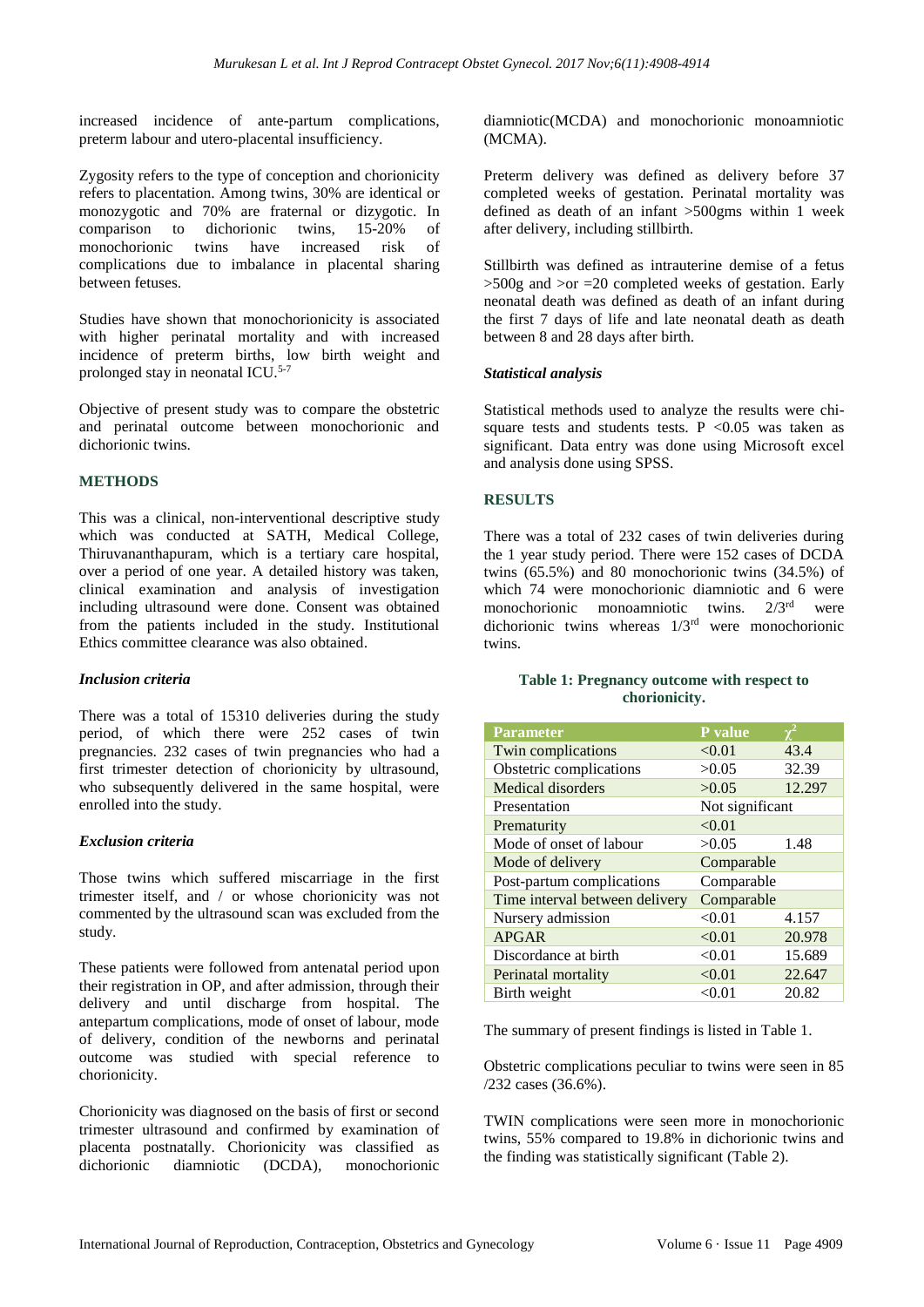|                                   |                             | <b>Monochorionic</b> | <b>Dichorionic</b>          |               |  |  |  |
|-----------------------------------|-----------------------------|----------------------|-----------------------------|---------------|--|--|--|
| <b>Complications</b>              | No.                         | $\frac{6}{10}$       | No.                         | $\frac{0}{0}$ |  |  |  |
| <b>Fetal growth abnormalities</b> |                             |                      |                             |               |  |  |  |
| <b>IUGR</b>                       | 14                          | 18.2                 | 10                          | 7             |  |  |  |
| Discordance                       | 10                          | 13                   | 8                           | 5.6           |  |  |  |
| Congenital anomalies              | 5                           | 6.5                  | $\mathfrak{D}$              | 1.4           |  |  |  |
| Abnormal doppler                  | 3                           | 3.9                  | 1                           | 0.7           |  |  |  |
| <b>Fetal demise</b>               |                             |                      |                             |               |  |  |  |
| Fetus papyraceus                  | 1                           | 1.3                  | 3                           | 2.1           |  |  |  |
| <b>SFD</b>                        | 12                          | 15.6                 | 5                           | 3.5           |  |  |  |
| <b>Both IUD</b>                   | 3                           | 3.9                  | $\mathcal{D}_{\mathcal{L}}$ | 1.4           |  |  |  |
| <b>Vascular accidents</b>         |                             |                      |                             |               |  |  |  |
| Conjoined twin                    | 1                           | 1.3                  |                             |               |  |  |  |
| <b>TTTS</b>                       | 4                           | 5.2                  |                             |               |  |  |  |
| Cord entanglement                 | $\mathcal{D}_{\mathcal{L}}$ | 2.6                  |                             |               |  |  |  |
|                                   | 55                          | 68.75                | 30                          | 19.73         |  |  |  |

### **Table 2: Twin complications.**

#### *Presentation and frequency of presentation*

32.4% of all the twins had a non-vertex presentation. The commonest presentation frequency amongst twins were that of vertex- vertex (40.9%). The frequency of presentation was also comparable for both the types.

#### **Table 3: Frequency of presentation.**

| <b>Presentation</b> | MС                          | $\frac{0}{\alpha}$ | $\overline{\mathbf{D}}\mathbf{C}$ | $\frac{0}{0}$ | <b>Total</b>                | $\frac{0}{0}$ |
|---------------------|-----------------------------|--------------------|-----------------------------------|---------------|-----------------------------|---------------|
| Vertex-vertex       | 30                          | 37.6               | 66                                | 43.4          | 96                          | 40.9          |
| Vertex- breech 24   |                             | 30                 | 34                                | 22.4          | 58                          | 25            |
| Breech-breech       | 15                          | 18.8               | 32                                | 2.1.1         | 47                          | 20.3          |
| Breech-vertex       | 8                           | 10                 | 14                                | 9.2           | 22                          | 9.5           |
| Vertex-             | 1                           | 1.3                | $\mathcal{L}$                     | 1.3           | 3                           | 1.3           |
| transverse          |                             |                    |                                   |               |                             |               |
| Breech-             |                             |                    | 4                                 | 2.6           | 4                           | 1.7           |
| transverse          |                             |                    |                                   |               |                             |               |
| First               | $\mathcal{D}_{\mathcal{L}}$ | 2.5                |                                   |               | $\mathcal{D}_{\mathcal{L}}$ | 0.9           |
| transverse          |                             |                    |                                   |               |                             |               |
| Total               | 80                          | 100                | 152                               | 100           | 232                         | 100           |

#### *Gestational age at termination of pregnancy*

75.4% of all the twins suffered a preterm birth of which 28% were extreme pre-term and 44.4 % were near term, which is a significant finding in present study.

#### **Table 4: Gestational age at termination of pregnancy.**

| <b>Gestational</b><br>age | <b>MC</b> | $\frac{0}{0}$ | DC.                         | $\frac{0}{0}$ | <b>Total</b> | $\frac{0}{0}$ |
|---------------------------|-----------|---------------|-----------------------------|---------------|--------------|---------------|
| $<20$ weeks               | 5         | 6.3           | $\mathcal{D}_{\mathcal{L}}$ | 1.3           |              | 3             |
| $20-28$ weeks             |           | 8.8           | 4                           | 2.6           | 11           | 4.7           |
| $28-34$ weeks             | 21        | 26.3          | 33                          | 21.7          | 54           | 23.3          |
| 34-37 weeks               | 35        | 43.8          | 68                          | 44.7          | 103          | 44.4          |
| 37-40 weeks               | 12        | 15            | 45                          | 29.6          | 57           | 24.6          |
| Total                     | 80        | 100           | 152                         | 100           | 232          | 100           |

#### *Prematurity and chorionicity*

Prematurity and chorionicity is elaborated in Table 4. Prematurity was significantly associated with monochorionicity. The mean gestational age at delivery of monochorionic twins in this study was 33.2 weeks, whereas it was 35.6 weeks for dichorionic twins.

#### *Mode of onset of labour*

Mode of onset of labour was spontaneous in majority of twins, irrespective of their chorionicity. Elective caesarian section was done more for monochorionic compared to dichorionic twins  $(x^2 = 1.478 \text{ p} = \text{Not}$ significant).

#### *Mode of delivery*

LSCS rates was high for twins compared to singletons, being done for 46.1% of all the twins. 36.3% of monochorionic twins had LSCS whereas 51.3% of dichorionic twins had LSCS. Majority of MCMA twins were delivered by elective CS (Table 5).

#### **Table 5: Mode of delivery.**

| <b>Mode of delivery</b><br>Monochorionic number $(\% )$ |                          |    | Dichorionic number (%) |     | <b>Total twins number</b> |     |           |  |
|---------------------------------------------------------|--------------------------|----|------------------------|-----|---------------------------|-----|-----------|--|
|                                                         | Miscarriage (14-20weeks) | 5  | $5(6.3\%)$             | 2   | 2(1.4)                    |     | 7(3.1)    |  |
|                                                         | Spontaneous              | 42 | 46 (57.4%)             | 44  |                           | 86  |           |  |
|                                                         | Induced                  |    |                        |     | 72<br>(47.3)              | 14  | 118(50.8) |  |
| Vaginal                                                 | Instrumental             |    |                        | 18  |                           | 20  |           |  |
|                                                         | <b>VBAC</b>              |    |                        |     |                           | 3   |           |  |
|                                                         | Elective                 | 17 |                        | 31  | 78                        | 48  |           |  |
| <b>LSCS</b>                                             | Emergency                | 12 | 29 (36.3%)             | 47  | (51.3)                    | 59  | 107(46.1) |  |
| Total                                                   |                          | 80 |                        | 152 |                           | 232 |           |  |

#### *Perinatal outcome*

The number of asphyxiated babies (12.5%), stillborn (7.5%) and macerated babies (10%) were more in MC group in comparison to dichorionic where it was (9.9%, 2.1%, 0.7%) respectively. Adverse perinatal outcome was associated more with MC pregnancies (37.5%) than DC. (11.8%) The risk of macerated fetuses, stillbirths and severely asphyxiated babies were significantly more associated with monochorionic twins.  $x^2$  17.417, p<0.05.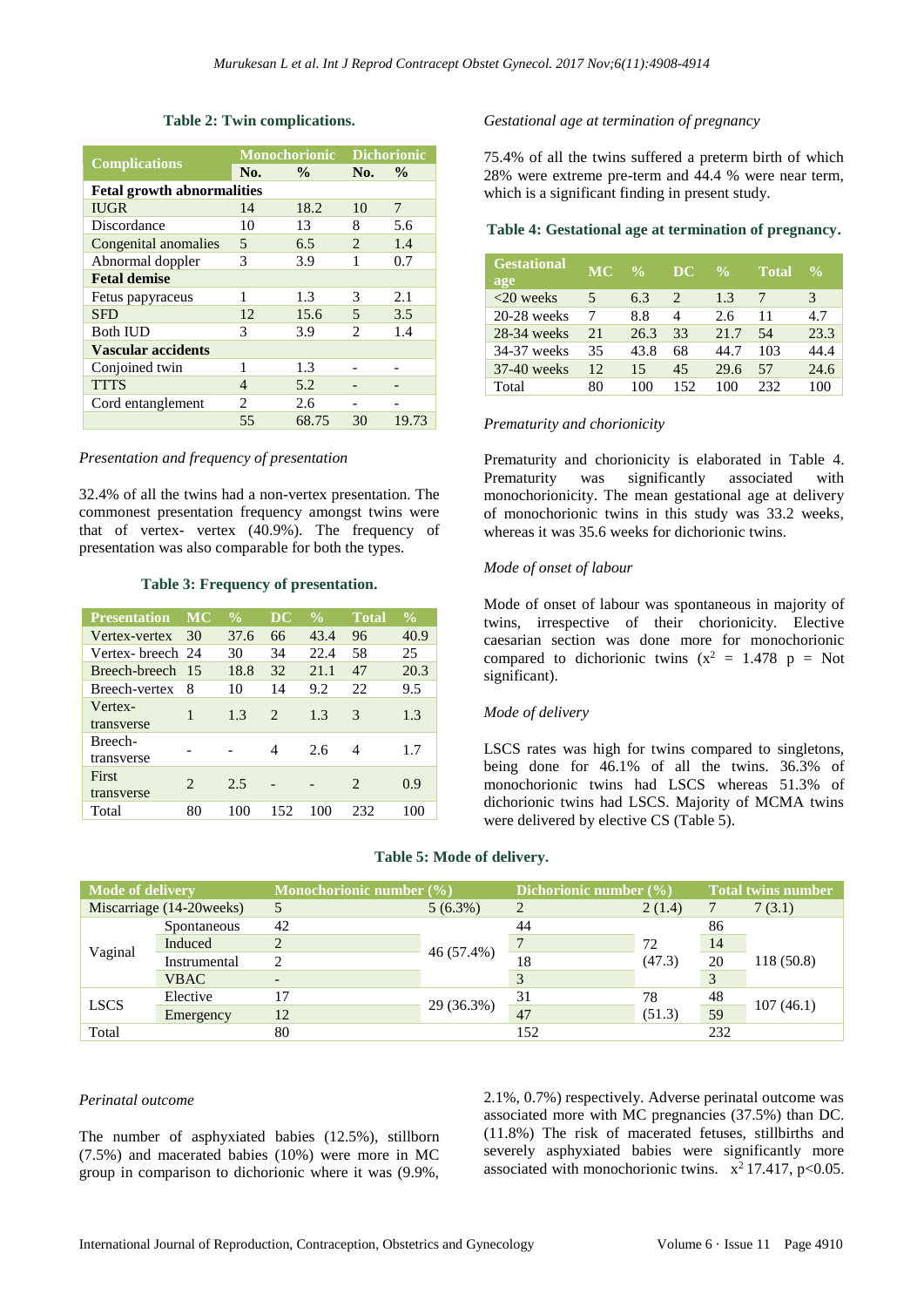The risk was more for second of twin compared to the first.  $x^2 = 21.236$  (Figure 1).



**Figure 1: Perinatal outcome of twins.**

### *Sex of babies*

Monochorionic twinning was associated with like sexed babies only. Whereas 36.8% of dichorionic twins were unlike-sexed. This association was statistically significant. Incidence of both female babies was significantly more than both males (Table 6).

#### **Table 6: Sex of babies.**

| MC. |      |               |      | ' Total       | $\frac{1}{2}$ |
|-----|------|---------------|------|---------------|---------------|
| 34  | 42.5 | 44            | 28.9 | 78            | 33.6          |
| 46  | 57.5 | 52            | 34.2 | 89            | 38.4          |
| -   |      | 56            | 36.8 | 65            | 28            |
| 80  | 34.5 | 152           | 65.5 |               | 100           |
|     |      | $\frac{0}{0}$ |      | $DC \gamma_0$ | 232           |

*x <sup>2</sup>* = 17.097, p <0.001

#### *Birth weight of babies*

The mean birth weight of MC twins was 1.7 kg compared to 2.1 kg among DC twins. Low birth weights were significantly associated with mono-chorionic twins and with the second of twin  $(X^2 = 20.802 \text{ P} < 0.10)$ .

#### *Apgar score of babies*

Low APGAR scores were seen in 31.3% of MC twins compared to 15.8% of DC twins and association with monochorionicity was statistically significant. The second of twin was associated with low Apgar scores compared to the first.

#### *Neonatal ICU admission*

Risk of NICU admissions were more in MC than DC twins (31.3% Vs 21.1%) (Table 7).

#### **Table 7: NICU admission.**

| <b>NICU</b> care       |    |  |                   | MC % DC % Total | $\frac{0}{\alpha}$ |
|------------------------|----|--|-------------------|-----------------|--------------------|
| Needed                 | 25 |  | 31.3 32 21.1 57   |                 | 24.6               |
| Not needed             | 55 |  | 68.8 120 78.9 175 |                 | 75.4               |
| Total                  | 80 |  | 34.5 152 65.5 232 |                 | 100                |
| $X^2=4.157$ ; p< 0.005 |    |  |                   |                 |                    |

#### *Discordance detected at birth*

Incidence of birth weight discordance was more in the monochorionic twins in comparison to dichorionic twins. Thus, the association between discordance and chorionicity was found to be statistically significant (Table 8).

#### **Table 8: Discordancy.**

| Discordancy MC %     |    |      | DC. | $\frac{9}{6}$ | <b>Total</b> | $\frac{0}{\sqrt{2}}$ |
|----------------------|----|------|-----|---------------|--------------|----------------------|
| Present              | 32 | 40   | 25  | 16.4          | 57           | 24.6                 |
| Absent               | 48 | 60   | 127 | 83.6 175      |              | 75.4                 |
| Total                | 80 | 34.5 | 152 | 65.5 232      |              | 100                  |
| $-2$ 15 $(00 - 0.01$ |    |      |     |               |              |                      |

 $x^2 = 15.689$ ; p < 0.001

#### **DISCUSSION**

#### *Fetal complications*

In comparison to dichorionic twins, 15-20% of the monochorionic twins have increased risk of complications due to imbalance in placental sharing. Incidence of fetal complications like congenital malformations, discordant growth, IUGR, TTTS and antepartum fetal demise were all higher in monochorionic compared to dichorionic twins. Studies by Chauhan et al showed a prevalence of IUGR in 46% of monochorionic twins compared to 26% of dichorionic.<sup>8</sup> Domingues et al also has found a higher incidence of growth discordance among monochorionic twins (24.1% in MC Vs 12.1% in DC).<sup>9</sup> Results were comparable to studies by Sebire et al.<sup>10</sup>

#### *Frequency of presentation*

Majority of the monochorionic (37.6%) and dichorionic, (43.4%) twins presented as vertex-vertex. Malpresentations in the second of twin was common in MC twin (50%) compared to DC (47.4%). Malpresentation in the 1st of twin was similar in both monochorionic and dichorionic twins (31.3% versus 32.9%). In a study conducted by Divon and colleagues, the reported incidence of Vertex-Vertex was 42% and Vertex-Breech was 27%.<sup>11</sup>

#### *Gestational age at delivery*

Mean gestational age at delivery of monochorionic twin in this study was 33.2 weeks whereas it was 35.6 weeks for dichorionic twins.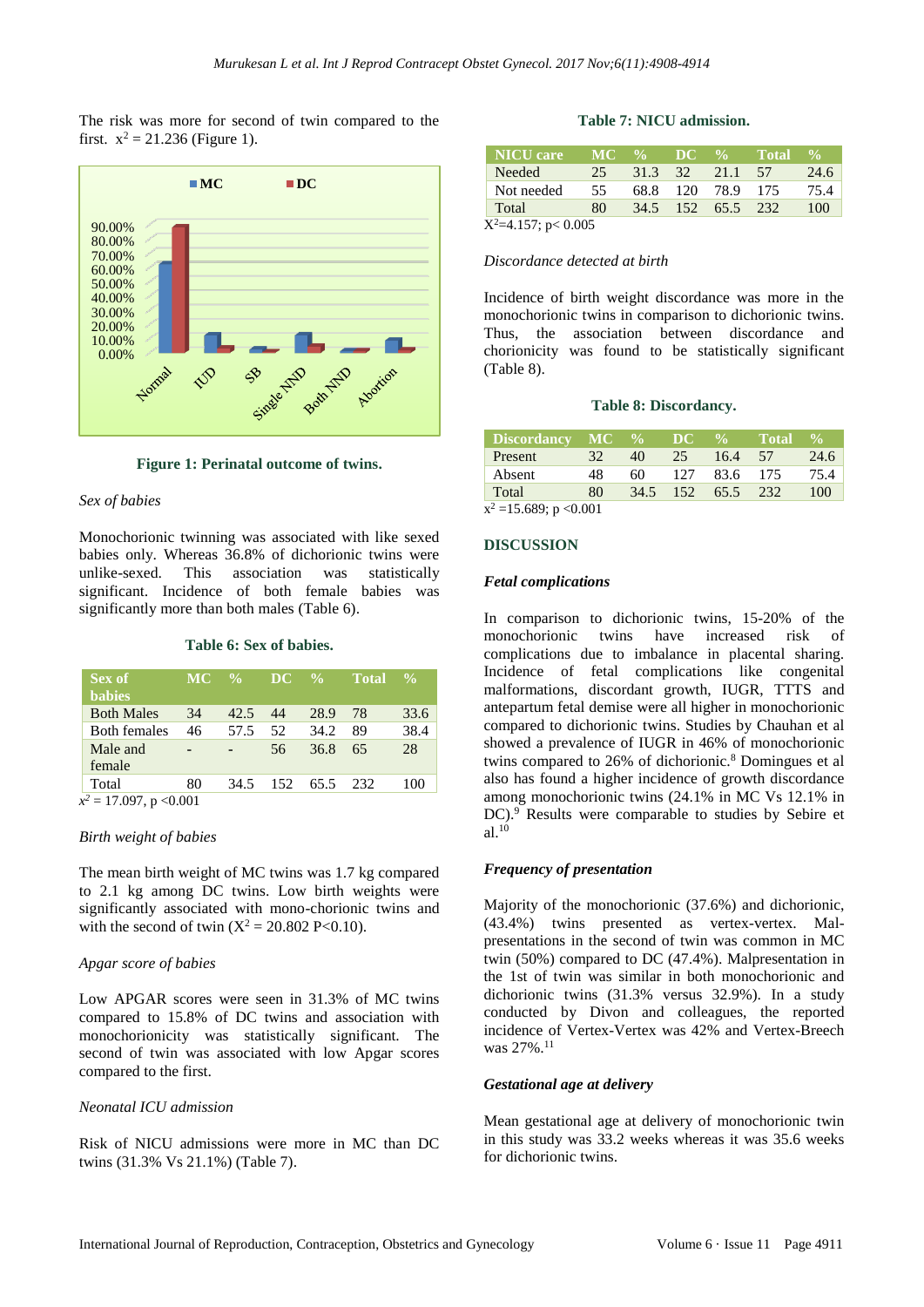According to Smits J, preterm labor is the one major complication on which zygosity has an influence.<sup>12</sup> The present study also supports this. In a study conducted by Hatkar et al<sup>13</sup> and colleagues of 100 twin pregnancies, they identified the average gestational age of monochorionic as 35.5 weeks and dichorionic as 35.7 weeks.<sup>13</sup> In a study conducted by Radhakrishnan R at Calicut medical college during the same time period, the gestational age for monochorionic twins was found to be 35.7% and dichorionic was 36.5%and the incidence of preterm labour was 45%.<sup>14</sup>

Cheung YB et al suggested optimum gestational age of twins was between 37 and 39 weeks.<sup>15</sup> Increased incidence of preterm babies in monochorionic twin population may due to higher incidence of preterm premature rupture of membranes, polyhydramnios etc.

### *Mode of onset of labour*

Onset of labour was spontaneous in (62.5%) monochorionic and (57.9%) of dichorionic twins. Induction was more in dichorionic twins (19.7%) compared to monochorionic (13.8%). In studies by Radhakrishnan R, 84.5% of twins went into spontaneous onset of labour and 15.5% was induced.<sup>14</sup>

### *Mode of delivery*

Elective caesarian section was done more for monochorionic (22.5%) compared to dichorionic (21.7%) twins. This can be attributed to risk of twin complications like discordance, IUGR, TTTS.

The rate of caesarian section in previous studies done in the hospital were l9.7% in 1986 and 27.37 % in 1994. Among the MCMA twins, 2 of them delivered vaginally spontaneously. Majority of MCMA twins were delivered by Elective caesarian section (50%). Among MCDA twins, 58.8% of them delivered vaginally spontaneously. Emergency caesarian was done for another 8.8% for other reasons. Elective caesarian was done for 16.2%. Majority of the DCDA delivered spontaneously.

Emergency caesarian section was done for 25.4% and elective caesarian for 2o.4%. There were 3 cases of vaginal birth after caesarian section. In studies by Radhakrishnan R, 62.5% of twins delivered vaginally and 35.5% were delivered by caesarian section of which 8% was elective CS and 27.5% was emergency CS.<sup>16</sup> These results were comparable to studies by Samra JS et al.<sup>17</sup>

### *Condition of babies*

The number of asphyxiated babies (12.5%), still births (7.5%) and macerated babies (10%) was more in the monochorionic group compared to dichorionic, where it was (9.9%. 2.1% and 0.7% respectively). The poor perinatal outcome in monochorionic twins may be related to increased incidence antenatal complications like IUGR, discordance TTTS etc. Incidence of congenital anomalies were comparable in both types of twins.

### *Sex of the babies*

All the monochorionic twins were like sexed whereas 36.8% of dichorionic twins were unlike sexed. Among the like-sexed twins, incidence of both females was higher compared to males  $(P \text{ value } < 0.001)$ , and the relation is statistically significant.

### *Time interval between the delivery*

Time interval between delivery of the babies was not found to be significantly affected by chorionicity. Majority of the twins 58.8% of monochorionic and 67.1% of dichorionic delivered within 5 minutes.

### *Birth weight of babies*

Risk of low birth weight babies was more for monochorionic twins compared to dichorionic. Low birth weight was associated with 2nd of twin compared to first. Both the associations were statistically significant**.** In the present study, mean birth weight of monochorionic twins was 1.7 Kg and mean birth weight of dichorionic twins was 2.1 Kg. Low birth weight was more common in monochorionic compared to dichorionic (60% Vs 40.2%). According to Matcher Gut et al, the mean birth weight of twins is affected by the length of pregnancy, sex of the twins and zygosity.<sup>18</sup> Previous studies by De Assunacao et al showed mean birth weight of 2.16kg for dichorionic and 1.8kg for monochorionic pregnancies.<sup>19</sup> Results were similar in studies by Blecker and Hemrika.<sup>20</sup>

### *Apgar of babies*

Low Apgar Scores were seen in the 31.3% monochorionic twins compared to 15.8% of dichorionic twins. Apgar score was lower for the second of twin compared to first in both monochorionic and dichorionic twins. Both the associations were found to be statistically significant. It has been felt that the risk of diminished placental perfusion increases with prolonged birth interval. These were statistically significant difference at birth favoring the first twin.

### *NICU (neonatal ICU) admission*

Risk of NICU admission was more in monochorionic gestation 31.3% compared in 21.1% of dichorionic and the association was found to be statistically significant. In studies by Hatkar et al, 6.8% of monochorionic had longer NICU stay compared to 1.75% of dichorionic twins.<sup>13</sup>

### *Perinatal outcome*

Adverse perinatal outcome was associated with monochorionic pregnancy (37.5%) compared to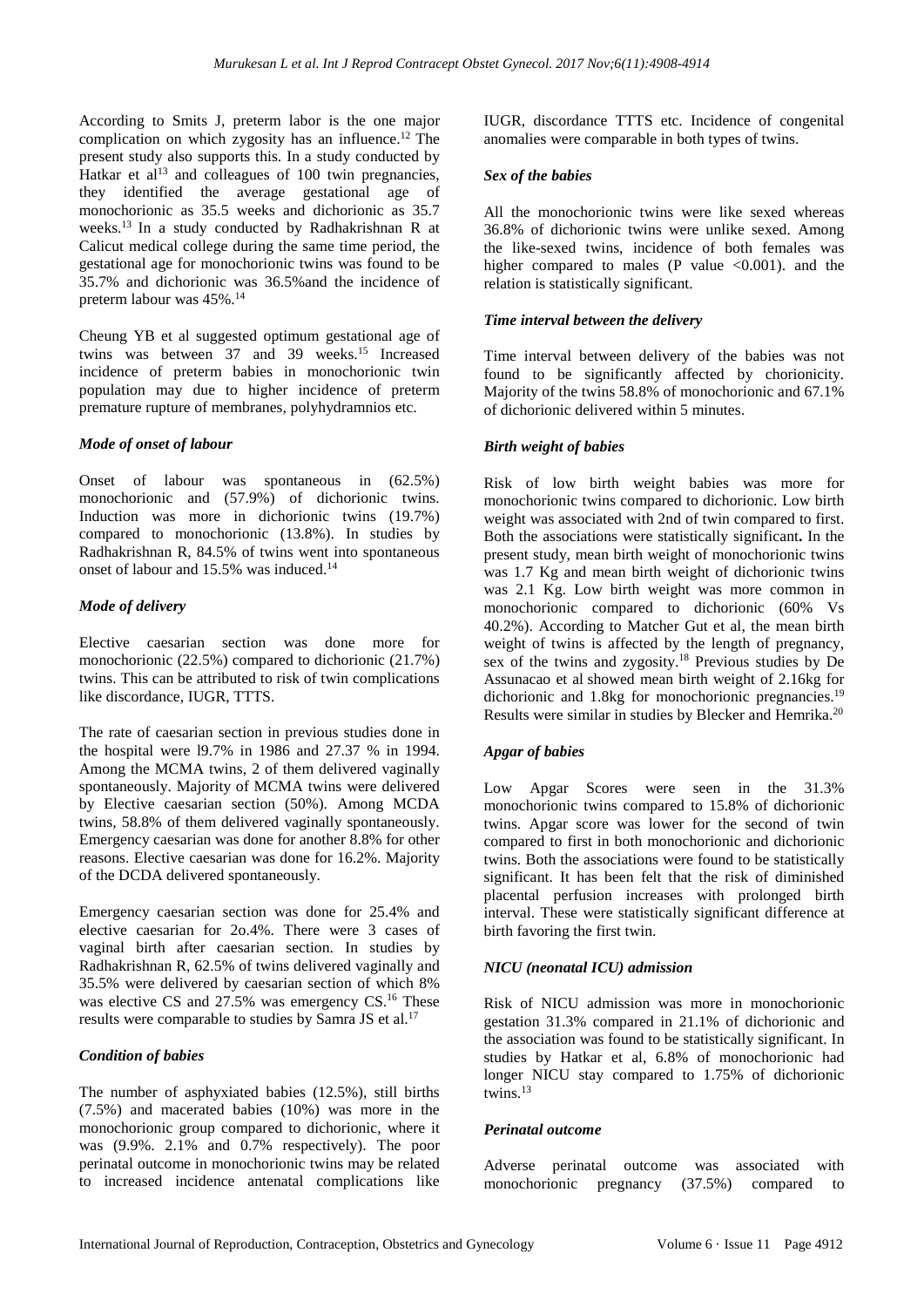dichorionic pregnancy (11.8%) and the association was found to be statistically significant. Incidence of intrauterine death was 12.5% in monochorionic compared to 3.3% in dichorionic. Incidence of still birth and neonatal death was also higher in monochorionic compared to dichorionic This can be explained by the decreased ability of the preterm and compromised babies to withstand the stress of labour and delivery.

According to Naeye et al, the overall mortality for monozygotic twins was about 2.5 times greater than for dizygotic twins and was mainly due to amniotic fluid infection, TTTS and congenital anomalies.<sup>21</sup>

The perinatal mortality among monochorionic pregnancies was 18% and in dichorionic was 6% in studies by Radhakrishnan R.<sup>14</sup> Another study on perinatal outcome of twins in relation to chorionicity, conducted at Nowrosjee Wadia Maternity hospital in Mumbai by Hatkar PA et al calculated a PNM of monochorionic twins to be 176.47/1000 and dichorionic as 88.88/1000.<sup>13</sup>

### *Discordance in birth weights*

Discordance in birth weights was seen in 40% of monochorionic compared to 16.4% of dichorionic This means that monochorionicity is associated with significant risk of discordance and the risk is found to be statistically significant. Radhakrishnan R in their study demonstrated discordance of 25% in dichorionic and 28% in monochorionic twins.<sup>14</sup> Also, Sebire et al in his studies reported discordance complicates monochorionic in 11.3% and dichorionic in 12.1%. 10

### *Pregnancy outcome based on gestational age at delivery and chorionicity*

In the <28 weeks gestational age, the majority of the twins delivered were monochorionic compared to dichorionic. There were 7 cases of spontaneous abortions in the <20 weeks gestational age and 3 cases in 20-28 weeks gestage. Majority of the single fetal demise occurred between 28-34 weeks gestation. The neonatal deaths were distributed almost uniformly between 20-34 weeks gestation.

The risk of prematurity and preterm delivery was found to be significantly associated with monochorionic gestation.

### **CONCLUSION**

Mono-chorioncity was significantly associated with pregnancy complications and adverse perinatal outcome. Hence early diagnosis of chorionicity and referral to a tertiary centre with fetal medicine unit and newborn care is very important in reducing morbidity and perinatal mortality among MC twins.

### *Funding: No funding sources*

*Conflict of interest: None declared Ethical approval: The study was approved by the Institutional Ethics Committee*

### **REFERENCES**

- 1. Blondel B, Kaminski M. Trends in the occurrence, determinants, and consequences of multiple births. InSeminars in perinatology. WB Saunders. 2002 Aug;26(4):239-249.
- 2. Norwitz ER, Edusa V, Park JS. Maternal physiology and complications of multiple pregnancy. InSeminars in perinatology. WB Saunders. 2005 Oct;29(5):338- 348.
- 3. Ghai V, Vidyasagar D. Morbidity and mortality factors in twins. An epidemiologic approach. Clin Perinatol. 1988 Mar;15(1):123-40.
- 4. Gardner MO, Goldenberg RL, Cliver SP, Tucker JM, Nelson KG, Copper RL. The origin and outcome of preterm twin pregnancies. Obstet Gynecol. 1995 Apr 1;85(4):553-7.
- 5. Chitrit Y, Filidori M, Pons JC, Duyme M, Papiernik E. Perinatal mortality in twin pregnancies: a 3-year analysis in Seine Saint-Denis (France). European J Obstet Gynecol Reprod Biol. 1999 Sep;86(1):23-8.
- 6. Snijder MJ, Wladimiroff JW. Fetal biometry and outcome in monochorionic vs. dichorionic twin pregnancies; a retrospective cross-sectional matchedcontrol study. Ultrasound Med Biol. 1998 Feb;24(2):197-201.
- 7. Victoria A, Mora G, Arias F. Perinatal outcome, placental pathology, and severity of discordance in monochorionic and dichorionic twins. Obstet Gynecol. 2001 Feb;97(2):310-5.
- 8. Chauhan SP, Shields D, Parker D, Sanderson M, Scardo JA, Magann EF. Detecting fetal growth restriction or discordant growth in twin gestations stratified by placental chorionicity. J Reprod Med. 2004 Apr;49(4):279-84.
- 9. Domingues AP, Gonçalves S, Vasco E, Fonseca E, Moura P. Chorionicity in twin pregnancies: impact upon perinatal results. Acta Obstet Ginecol Port. 2007;1(4):163-6.
- 10. Sebire NJ, Snijders RJ, Hughes K, Sepulveda W, Nicolaides KH. The hidden mortality of monochorionic twin pregnancies. BJOG: An Int J Obstet Gynecol. 1997 Oct;104(10):1203-7.
- 11. Divon MY, Marin MJ, Pollack RN, Katz NT, Henderson C, Aboulafia Y et al. Twin gestation: fetal presentation as a function of gestational age. Am J Obstet Gynecol. 1993 May;168(5):1500-2.
- 12. Smits J, Monden C. Twinning across the developing world. PLoS One. 2011 Sep;6(9):e25239.
- 13. Hatkar PA, Bhide AG. Perinatal outcome of twins in relation to chorionicity. J Postgraduate Med. 1999 Apr;45(2):33.
- 14. Radhakrishnan R, Radhakrishnan R. Perinatal outcome of twin pregnancy and influence of chorionicity on it. Int J Prevent Therap Med. 2014 Mar;1(2).